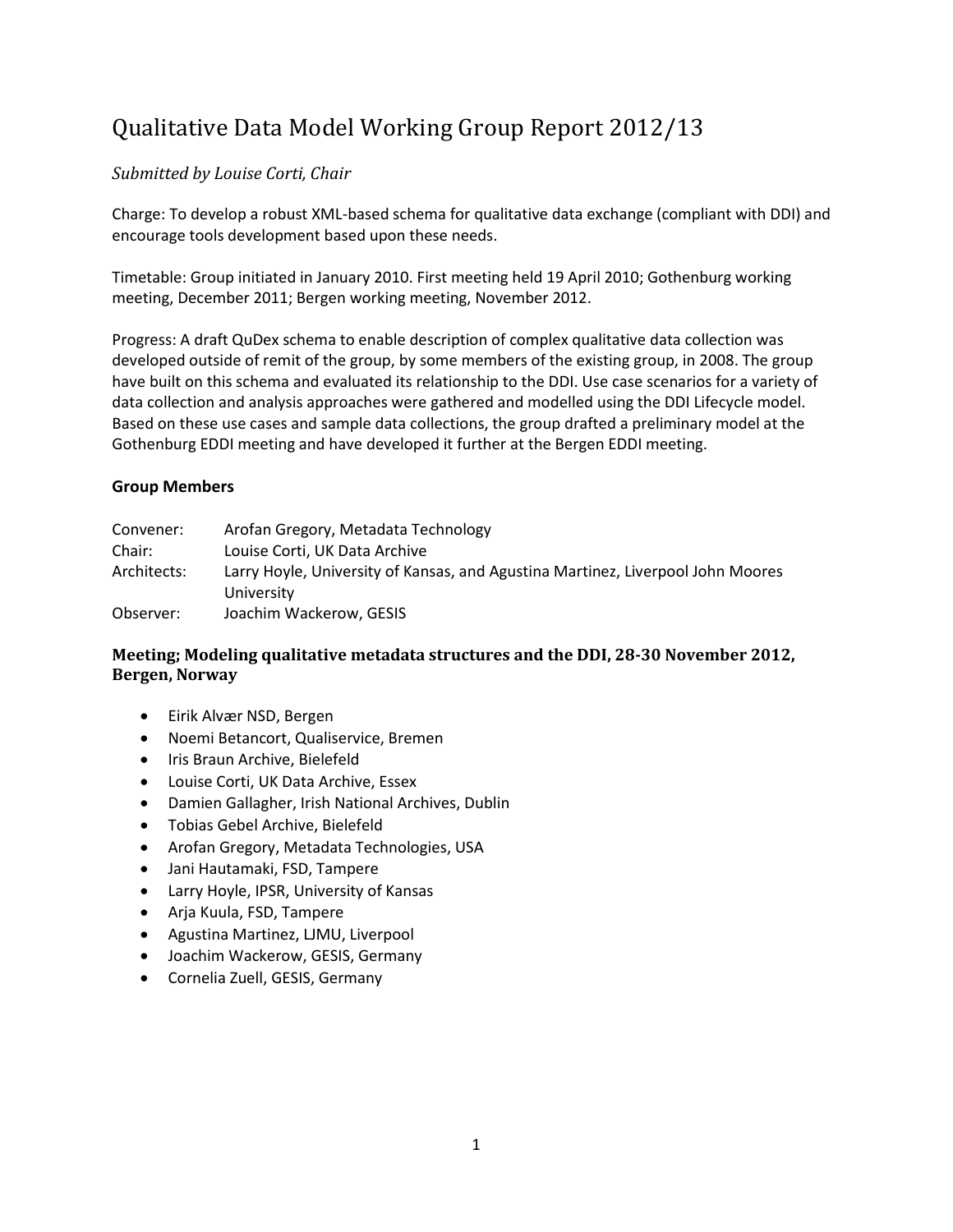#### **Others**

Thanks to Anna Tatarko for slogging through listing all of the relationships in the model.

## **Working Group Meeting, Gothenburg, Sweden, 2011**

- Sofia Arvidsson, SSD, Sweden
- Louise Corti, UK Data Archive, Essex
- Damien Gallagher, Irish National Archives, Dublin
- Guillaume Garcia, Quali BE, Research Quetelet,
- Tobias Gebel, Archive, Bielefeld
- Arofan Gregory, Metadata Technologies, USA
- Larry Hoyle, IPSR, University of Kansas
- Steven McEachern, ADA, Australaia
- Jani Hautamaki, FSD, Tampere
- Rene Van Horik, DANS, Hague
- Eirik Vestrheim, NSD, Bergen
- Anne Sofie Fink, DDA, Denmark
- Agustina Martinez, LJMU, Liverpool
- Christian Meier zu Verl ,Archive, Bielefeld
- Johanna Vompras, Archive, Bielefeld
- Cornelia Zuell, GESIS, Germany

#### **Initial Working Group**

- Eirik Alvær, NSD, Bergen
- Atle Alvheim, NSD, Bergen
- Iris Braun, Archive, Bielefeld
- Angad Bhat, UK Data Archive, Essex
- Louise Corti, UK Data Archive, Essex
- Anne Sofie Fink, DDA, Denmark
- Damien Gallagher, Irish National Archives, Dublin
- Agustina Martinez, LJMU, Liverpool
- Tobias Gebel, Archive, Bielefeld
- Arofan Gregory, Metadata Technologies, USA
- Russel Hathaway, ICPSR, Michigan
- Jani Hautamaki, FSD, Tampere
- Larry Hoyle, IPSR, University of Kansas
- Rene Van Horik, DANS, Hague
- Herve L'Hours, UK Data Archive, Essex
- Arja Kuula, FSD, Tampere
- Jeremy Iverson, Colectica, US
- Arja Kuula, FSD, Tampere
- Kaye Marz, ICPSR, Michigan
- Steve McEachern, ADA, Australia
- Barry Radler, Institute on Aging, Wisconsin-Madison